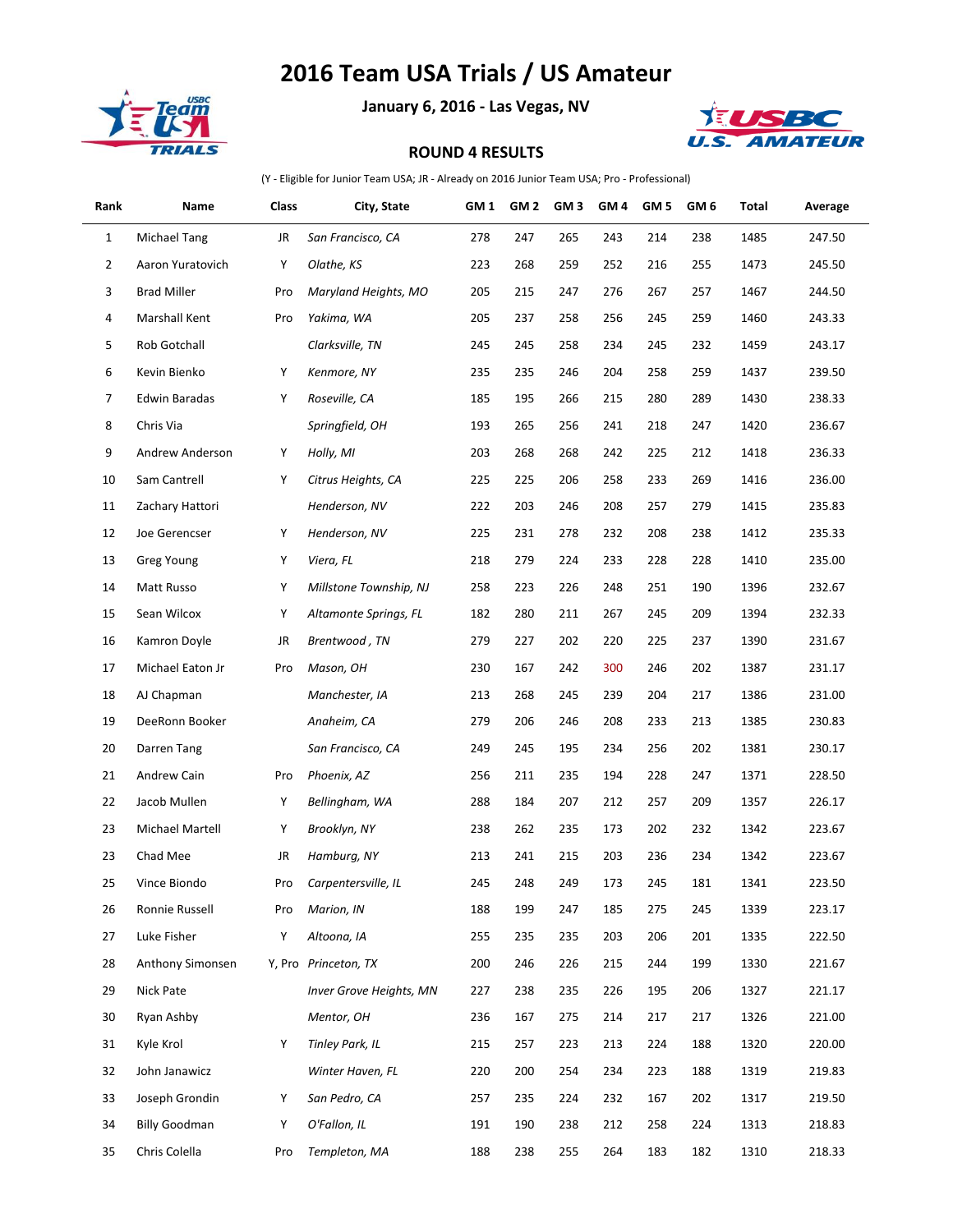| 36 | Jeff Fehr               |     | Cincinnati, OH          | 212 | 181 | 205 | 262 | 191 | 257 | 1308 | 218.00 |
|----|-------------------------|-----|-------------------------|-----|-----|-----|-----|-----|-----|------|--------|
| 37 | Joshua Pate             | Υ   | Inver Grove Heights, MN | 209 | 229 | 239 | 192 | 192 | 244 | 1305 | 217.50 |
| 38 | <b>Steve Novak</b>      |     | Bay City, MI            | 247 | 237 | 215 | 204 | 210 | 189 | 1302 | 217.00 |
| 39 | Kenneth Ryan            | Υ   | Farmingdale, NJ         | 265 | 173 | 278 | 202 | 194 | 189 | 1301 | 216.83 |
| 40 | Wesley Low Jr           | Υ   | Palmdale, CA            | 248 | 212 | 190 | 211 | 221 | 217 | 1299 | 216.50 |
| 41 | Jon Trzcinski           |     | Lake Wales, FL          | 190 | 257 | 236 | 235 | 207 | 173 | 1298 | 216.33 |
| 42 | Josh Mullen             |     | Bellingham, WA          | 158 | 209 | 259 | 247 | 212 | 211 | 1296 | 216.00 |
| 43 | Jacob Kersten           | Υ   | Clarkston, MI           | 224 | 255 | 226 | 204 | 171 | 211 | 1291 | 215.17 |
| 44 | James Matthews          | Υ   | Prattville, AL          | 233 | 214 | 191 | 232 | 192 | 223 | 1285 | 214.17 |
| 45 | Mason Yamada            | Υ   | Kenai, AK               | 266 | 211 | 223 | 184 | 237 | 161 | 1282 | 213.67 |
| 46 | Tyler Cortez Schenck    | JR  | Phoenix, AZ             | 234 | 215 | 227 | 238 | 206 | 161 | 1281 | 213.50 |
| 46 | Rhino Page              | Pro | Orlando, FL             | 196 | 192 | 227 | 224 | 213 | 229 | 1281 | 213.50 |
| 48 | Charles Easton          |     | Sylvania, OH            | 207 | 267 | 218 | 168 | 228 | 192 | 1280 | 213.33 |
| 48 | <b>Brett Cunningham</b> | Pro | Clay, NY                | 245 | 210 | 212 | 232 | 173 | 208 | 1280 | 213.33 |
| 50 | Dan Knowlton            |     | Dade City, FL           | 156 | 258 | 212 | 201 | 224 | 227 | 1278 | 213.00 |
| 50 | Steve Smith             |     | San Diego, CA           | 175 | 226 | 234 | 190 | 217 | 236 | 1278 | 213.00 |
| 52 | Nick Kruml              |     | Downers Grove, IL       | 209 | 163 | 268 | 206 | 256 | 175 | 1277 | 212.83 |
| 53 | <b>Russ Oviatt</b>      |     | Tempe, AZ               | 225 | 222 | 210 | 176 | 241 | 202 | 1276 | 212.67 |
| 53 | AJ Johnson              | Pro | Oswego, IL              | 215 | 220 | 224 | 215 | 183 | 219 | 1276 | 212.67 |
| 55 | Noel Vega               | Pro | New Gardens, NY         | 172 | 279 | 211 | 169 | 232 | 212 | 1275 | 212.50 |
| 55 | James Grago III         | Pro | Hampstead, NC           | 225 | 210 | 227 | 177 | 203 | 233 | 1275 | 212.50 |
| 55 | Jacques Kaune           |     | Oskaloosa, IA           | 142 | 182 | 233 | 264 | 205 | 249 | 1275 | 212.50 |
| 58 | Chris Barnes            | Pro | Double Oak, TX          | 184 | 216 | 246 | 197 | 225 | 204 | 1272 | 212.00 |
| 58 | Daniel Hanson           | Υ   | Tacoma, WA              | 215 | 228 | 212 | 179 | 199 | 239 | 1272 | 212.00 |
| 60 | Micah McCracken         | Υ   | Fort Worth, TX          | 191 | 236 | 247 | 182 | 210 | 201 | 1267 | 211.17 |
| 61 | Corben Etteldorf        |     | Las Vegas, NV           | 238 | 190 | 192 | 223 | 200 | 220 | 1263 | 210.50 |
| 62 | Dallas Leong            |     | Las Vegas, NV           | 258 | 215 | 177 | 249 | 174 | 188 | 1261 | 210.17 |
| 63 | <b>Brandon Williams</b> |     | Morgantown, WV          | 208 | 201 | 224 | 206 | 174 | 242 | 1255 | 209.17 |
| 64 | Randy Cote              |     | Red Rock, AZ            | 234 | 207 | 191 | 225 | 216 | 170 | 1243 | 207.17 |
| 65 | Tristan Leyen           | Υ   | Perry Hall, MD          | 179 | 266 | 214 | 196 | 203 | 184 | 1242 | 207.00 |
| 66 | Perry Crowell IV        | Pro | Hoquiam, WA             | 198 | 237 | 205 | 203 | 200 | 198 | 1241 | 206.83 |
| 67 | Jake Rollins            | Υ   | Glen Rock, NJ           | 248 | 226 | 176 | 195 | 184 | 211 | 1240 | 206.67 |
| 68 | Meeco Walker            | Υ   | East Cleveland, OH      | 207 | 222 | 196 | 196 | 202 | 216 | 1239 | 206.50 |
| 69 | Matthew Farber          |     | Plainview, NY           | 193 | 174 | 198 | 168 | 290 | 214 | 1237 | 206.17 |
| 70 | Thomas Frost            | Υ   | O Fallon, IL            | 167 | 214 | 256 | 194 | 169 | 235 | 1235 | 205.83 |
| 71 | Richard (Ric) McCormic  | Υ   | Cincinnati, OH          | 176 | 185 | 220 | 206 | 190 | 257 | 1234 | 205.67 |
| 72 | <b>Brad Martin</b>      |     | Lees Summit, MO         | 214 | 193 | 190 | 204 | 249 | 183 | 1233 | 205.50 |
| 72 | <b>Mark Curtis</b>      |     | Torrance, CA            | 202 | 199 | 199 | 212 | 222 | 199 | 1233 | 205.50 |
| 72 | Andrew Colon            |     | Zephrhills, FL          | 248 | 204 | 214 | 179 | 174 | 214 | 1233 | 205.50 |
| 75 | Matthew Diamond         | Y   | Centerville, OH         | 203 | 213 | 196 | 202 | 193 | 224 | 1231 | 205.17 |
| 76 | Bryan Dragotta          |     | Selden, NY              | 227 | 215 | 170 | 184 | 233 | 201 | 1230 | 205.00 |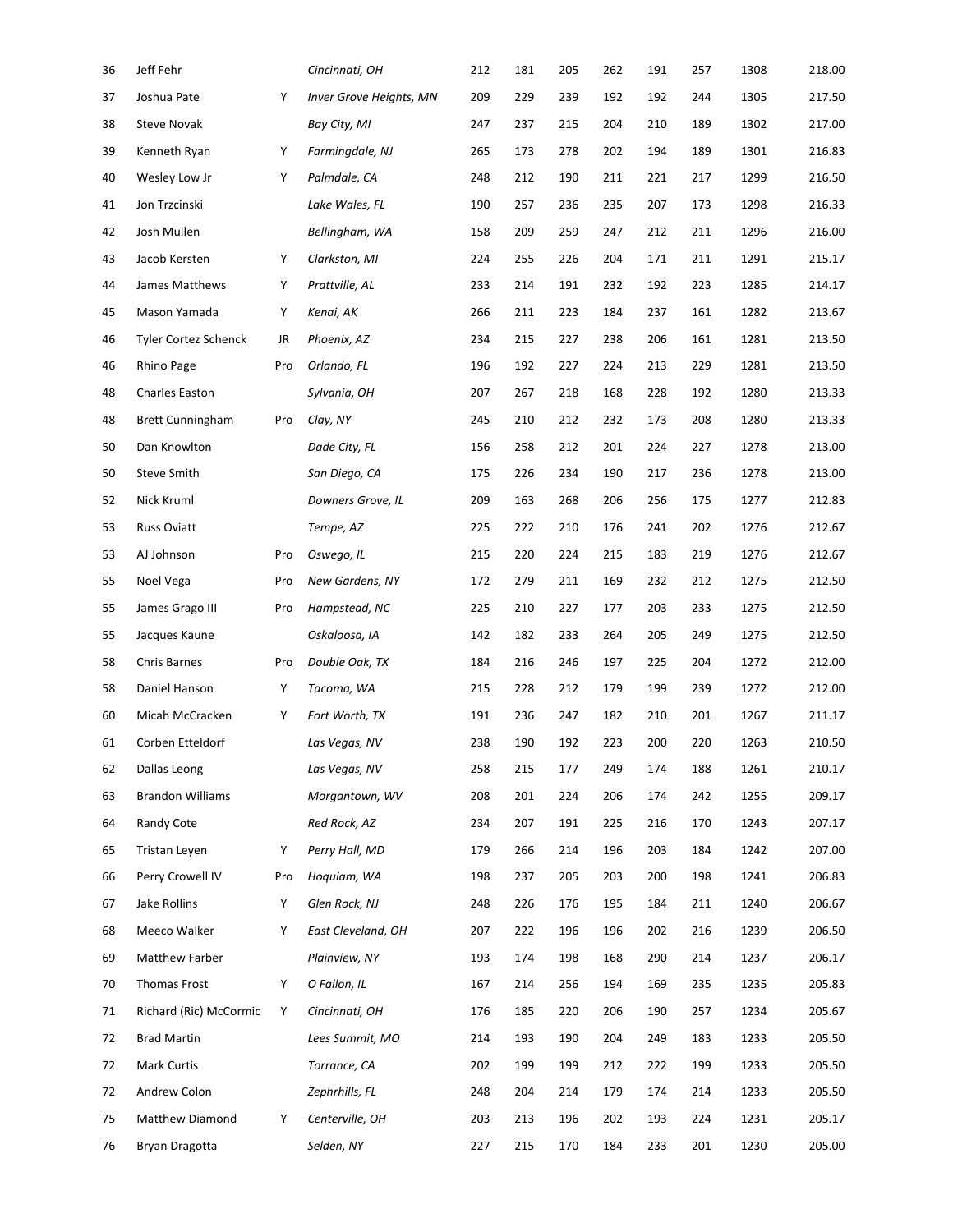| 77  | Peter Vergos          | Υ   | Apopka, FL          | 177 | 230 | 210 | 279 | 137 | 195 | 1228 | 204.67 |
|-----|-----------------------|-----|---------------------|-----|-----|-----|-----|-----|-----|------|--------|
| 77  | Kevin Fischer         | Υ   | Winter Park, FL     | 210 | 223 | 194 | 150 | 247 | 204 | 1228 | 204.67 |
| 79  | Darren Stanley        |     | Vancouver, WA       | 247 | 186 | 196 | 215 | 193 | 190 | 1227 | 204.50 |
| 80  | Holden Luke           | Υ   | Sioux Falls, SD     | 155 | 224 | 171 | 235 | 224 | 216 | 1225 | 204.17 |
| 81  | Sebastian Steele      | Υ   | Apopka, FL          | 240 | 184 | 215 | 180 | 222 | 179 | 1220 | 203.33 |
| 81  | Brian Monnette Jr.    | Y   | Lakewood, WA        | 226 | 226 | 192 | 200 | 162 | 214 | 1220 | 203.33 |
| 83  | Steven Lemke          |     | Nacogdoches, TX     | 170 | 192 | 202 | 233 | 209 | 213 | 1219 | 203.17 |
| 84  | Sergio Torres         | Υ   | Henderson, NV       | 213 | 190 | 229 | 200 | 225 | 161 | 1218 | 203.00 |
| 84  | Justin Zwaschka       |     | Bel Aire, KS        | 222 | 193 | 136 | 222 | 208 | 237 | 1218 | 203.00 |
| 86  | Bryan Eaton           |     | Wyoming, MI         | 201 | 170 | 208 | 204 | 200 | 232 | 1215 | 202.50 |
| 87  | Phill Breitbach       |     | Dubuque, IA         | 167 | 172 | 178 | 238 | 243 | 216 | 1214 | 202.33 |
| 88  | Jordan Nunn           | Υ   | Flint, MI           | 169 | 214 | 187 | 192 | 196 | 254 | 1212 | 202.00 |
| 89  | Jaxon Helland         | Υ   | Mound, MN           | 147 | 226 | 217 | 186 | 234 | 201 | 1211 | 201.83 |
| 90  | <b>Trent Mitchell</b> |     | Chicago, IL         | 179 | 225 | 183 | 191 | 221 | 208 | 1207 | 201.17 |
| 91  | Jacob Gill            |     | Albuquerque, NM     | 206 | 214 | 247 | 217 | 174 | 148 | 1206 | 201.00 |
| 92  | Jacob Klein           | Υ   | East Islip, NY      | 193 | 231 | 205 | 197 | 210 | 169 | 1205 | 200.83 |
| 92  | Harley Sweigart       | Υ   | San Diego, CA       | 218 | 214 | 185 | 219 | 182 | 187 | 1205 | 200.83 |
| 92  | Jack Celmer           | Υ   | Wernersville, PA    | 203 | 194 | 201 | 186 | 224 | 197 | 1205 | 200.83 |
| 95  | Tom Hankey            | Υ   | Great Barrnig, MA   | 248 | 189 | 202 | 201 | 203 | 160 | 1203 | 200.50 |
| 95  | Anthony Naujokas      | Υ   | Lake Ronkonkoma, NY | 194 | 218 | 168 | 185 | 200 | 238 | 1203 | 200.50 |
| 97  | <b>Ryan Winters</b>   | Υ   | Livonie, MI         | 203 | 200 | 257 | 191 | 177 | 174 | 1202 | 200.33 |
| 97  | Zach Brandt           | Υ   | Kalamazoo, MI       | 190 | 200 | 172 | 203 | 225 | 212 | 1202 | 200.33 |
| 99  | Ryunn Young           |     | Sunnyvale, CA       | 276 | 180 | 183 | 215 | 184 | 163 | 1201 | 200.17 |
| 100 | Nicholas Alford       |     | Moreno Valley, CA   | 184 | 195 | 179 | 190 | 183 | 268 | 1199 | 199.83 |
| 101 | George Duke           | Pro | Vidor, TX           | 257 | 264 | 156 | 188 | 210 | 123 | 1198 | 199.67 |
| 101 | Dakota Vostry         | Υ   | Bolingbrook, IL     | 159 | 256 | 215 | 210 | 168 | 190 | 1198 | 199.67 |
| 101 | <b>Ben Pallardy</b>   | Υ   | Lexington, KY       | 183 | 224 | 164 | 204 | 178 | 245 | 1198 | 199.67 |
| 104 | <b>Bryant Ezell</b>   | Υ   | Fayettevile, AR     | 199 | 233 | 219 | 182 | 178 | 186 | 1197 | 199.50 |
| 105 | Jake Provenzano       | Υ   | Wichita, KS         | 212 | 193 | 200 | 175 | 164 | 252 | 1196 | 199.33 |
| 106 | Brennan Haugh         | Υ   | Faribault, MN       | 159 | 247 | 177 | 232 | 204 | 175 | 1194 | 199.00 |
| 107 | Anthony Schanen       | Υ   | Glendale, CA        | 149 | 172 | 170 | 194 | 209 | 299 | 1193 | 198.83 |
| 108 | Zachary Vitelli       | Υ   | Annandale, NJ       | 169 | 181 | 257 | 193 | 201 | 187 | 1188 | 198.00 |
| 109 | Zeke Bayt             |     | Henderson, NV       | 164 | 216 | 226 | 177 | 216 | 188 | 1187 | 197.83 |
| 109 | Richard Paul III      | Υ   | Winton, CA          | 183 | 139 | 193 | 236 | 232 | 204 | 1187 | 197.83 |
| 111 | Donovan Thomas        | Υ   | Longmont, CO        | 135 | 257 | 182 | 182 | 183 | 246 | 1185 | 197.50 |
| 112 | Terrance (TJ) Rock    | Υ   | Henderson, NV       | 222 | 173 | 222 | 211 | 208 | 147 | 1183 | 197.17 |
| 112 | David McGowan         |     | Ringgold, GA        | 191 | 173 | 247 | 196 | 182 | 194 | 1183 | 197.17 |
| 114 | Lucas Perdieu         | Υ   | De Witt, IA         | 182 | 212 | 222 | 208 | 172 | 180 | 1176 | 196.00 |
| 115 | Devin Bidwell         | Pro | Wichita, KS         | 198 | 209 | 190 | 175 | 223 | 178 | 1173 | 195.50 |
| 116 | Eric Erb              | Υ   | Gap, PA             | 180 | 204 | 208 | 168 | 216 | 194 | 1170 | 195.00 |
| 117 | Brandon Biondo        | JR  | Carpentersville, IL | 204 | 188 | 235 | 148 | 226 | 168 | 1169 | 194.83 |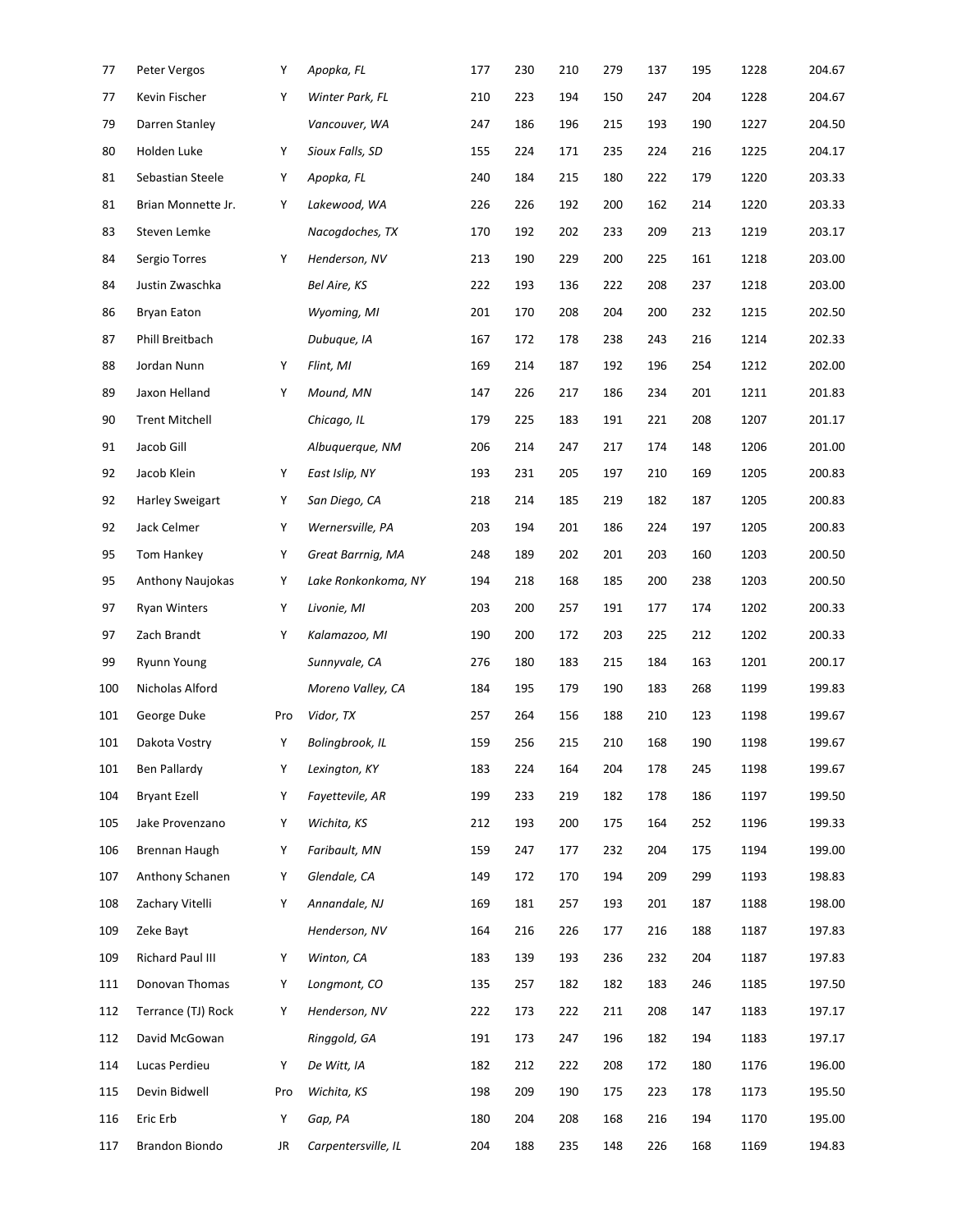| 118 | <b>Briley Haugh</b>     | Y | Faribault, MN                  | 179 | 176 | 231 | 222 | 194 | 166 | 1168 | 194.67 |
|-----|-------------------------|---|--------------------------------|-----|-----|-----|-----|-----|-----|------|--------|
| 118 | Casey Cohagan           | Υ | <b>Fairport Harbor, OH</b>     | 201 | 212 | 179 | 222 | 149 | 205 | 1168 | 194.67 |
| 120 | <b>Mick Eaton</b>       |   | Wyoming, MI                    | 200 | 180 | 204 | 204 | 179 | 200 | 1167 | 194.50 |
| 121 | <b>Tommie McNeal</b>    | Y | Burien, WA                     | 181 | 215 | 199 | 197 | 168 | 206 | 1166 | 194.33 |
| 121 | Alex Blaisdell          |   | Champlin, MN                   | 162 | 208 | 204 | 171 | 206 | 215 | 1166 | 194.33 |
| 123 | Darwin Wimer            |   | Mesquite, NV                   | 154 | 166 | 260 | 182 | 216 | 187 | 1165 | 194.17 |
| 124 | Joshua Rondino          | Y | Lilburn, GA                    | 254 | 182 | 159 | 227 | 170 | 170 | 1162 | 193.67 |
| 125 | Andrew Olson            | Y | Sun Prairie, WI                | 195 | 166 | 207 | 175 | 235 | 183 | 1161 | 193.50 |
| 126 | Dustin Zehner           | Υ | South Bend, IN                 | 235 | 186 | 180 | 167 | 224 | 165 | 1157 | 192.83 |
| 127 | <b>Chase Benites</b>    | Y | Grandville, MI                 | 176 | 204 | 154 | 203 | 255 | 163 | 1155 | 192.50 |
| 128 | <b>Tyler Gromlovits</b> | Y | Junction City, KS              | 181 | 161 | 169 | 210 | 191 | 242 | 1154 | 192.33 |
| 129 | Kyler McDonald          |   | Vandalia, OH                   | 174 | 186 | 174 | 202 | 222 | 193 | 1151 | 191.83 |
| 130 | Franklin Snodgrass      |   | <b>Sterling Heights, MI</b>    | 176 | 203 | 197 | 190 | 173 | 200 | 1139 | 189.83 |
| 131 | Alex Glinski            | Y | Linfield, PA                   | 178 | 132 | 223 | 163 | 236 | 206 | 1138 | 189.67 |
| 132 | Ronnie Fujita           | Y | El Sorente, CA                 | 206 | 200 | 150 | 170 | 191 | 218 | 1135 | 189.17 |
| 133 | Antar Howard            | Υ | Kalamazoo, MI                  | 182 | 190 | 179 | 226 | 187 | 170 | 1134 | 189.00 |
| 134 | Andrew Letscher         | Υ | Canfield, OH                   | 165 | 177 | 191 | 222 | 193 | 185 | 1133 | 188.83 |
| 134 | Kyle Hayes              | Y | Macomb, MI                     | 225 | 180 | 200 | 168 | 169 | 191 | 1133 | 188.83 |
| 136 | Jeffrey Bartos          |   | Palatine, IL                   | 140 | 185 | 207 | 166 | 214 | 217 | 1129 | 188.17 |
| 137 | Andrew Hall             | Y | Westborough, MA                | 224 | 194 | 203 | 170 | 223 | 111 | 1125 | 187.50 |
| 138 | Nicholas Azumi          | Y | Waipahu, HI                    | 140 | 152 | 210 | 204 | 203 | 215 | 1124 | 187.33 |
| 139 | Aaron Turner            | Y | Kenosha, WI                    | 180 | 221 | 174 | 189 | 152 | 207 | 1123 | 187.17 |
| 140 | Jacob Fukuyama          |   | Aiea, HI                       | 180 | 195 | 211 | 200 | 174 | 162 | 1122 | 187.00 |
| 141 | <b>Bradley Crouse</b>   | Y | Nazareth, PA                   | 188 | 197 | 171 | 199 | 176 | 188 | 1119 | 186.50 |
| 142 | Logan Langer            | Y | Owatonna, MN                   | 178 | 151 | 192 | 203 | 204 | 190 | 1118 | 186.33 |
| 142 | Mark Hugelmaier         |   | Redlands, CA                   | 165 | 188 | 157 | 193 | 176 | 239 | 1118 | 186.33 |
| 142 | Michael Lane            |   | Kansas City, MO                | 248 | 169 | 170 | 148 | 138 | 245 | 1118 | 186.33 |
| 145 | Corben Sadowski         | Y | Roselle, IL                    | 150 | 203 | 158 | 173 | 215 | 215 | 1114 | 185.67 |
| 146 | Alexander Martin        | Y | Smyrna, GA                     | 113 | 157 | 157 | 225 | 225 | 235 | 1112 | 185.33 |
| 147 | Justin Carl             | Υ | Albany, NY                     | 234 | 188 | 176 | 199 | 138 | 174 | 1109 | 184.83 |
| 148 | <b>Teagan Smale</b>     | Υ | <b>Boulder City, NV</b>        | 160 | 199 | 191 | 189 | 162 | 202 | 1103 | 183.83 |
| 149 | Daniel Kimmer           | Υ | Monticello, MN                 | 198 | 164 | 157 | 245 | 138 | 194 | 1096 | 182.67 |
| 150 | Andrew Heritage         | Y | Beaverton, OR                  | 192 | 191 | 183 | 166 | 192 | 170 | 1094 | 182.33 |
| 151 | Tyler Klinepier         | Y | <b>Inver Grove Heights, MN</b> | 227 | 202 | 137 | 200 | 152 | 174 | 1092 | 182.00 |
| 152 | Kristian Sieradzki      | Y | Seminole, FL                   | 200 | 182 | 181 | 151 | 172 | 194 | 1080 | 180.00 |
| 152 | Raymond Young           | Υ | Monticello, MN                 | 198 | 152 | 198 | 168 | 155 | 209 | 1080 | 180.00 |
| 154 | Robert Altieri          |   | Vancouver, WA                  | 165 | 159 | 137 | 238 | 163 | 212 | 1074 | 179.00 |
| 155 | <b>Gregory Tack</b>     | Y | Port Murray, NJ                | 170 | 148 | 146 | 200 | 236 | 173 | 1073 | 178.83 |
| 156 | Alex George             | Y | Wichita, KS                    | 275 | 167 | 161 | 121 | 171 | 175 | 1070 | 178.33 |
| 157 | Joshua Franz            |   | Lees Summit, MO                | 213 | 162 | 213 | 163 | 168 | 147 | 1066 | 177.67 |
| 158 | Devyn Williams          |   | Eagle River, AK                | 188 | 216 | 201 | 161 | 128 | 163 | 1057 | 176.17 |